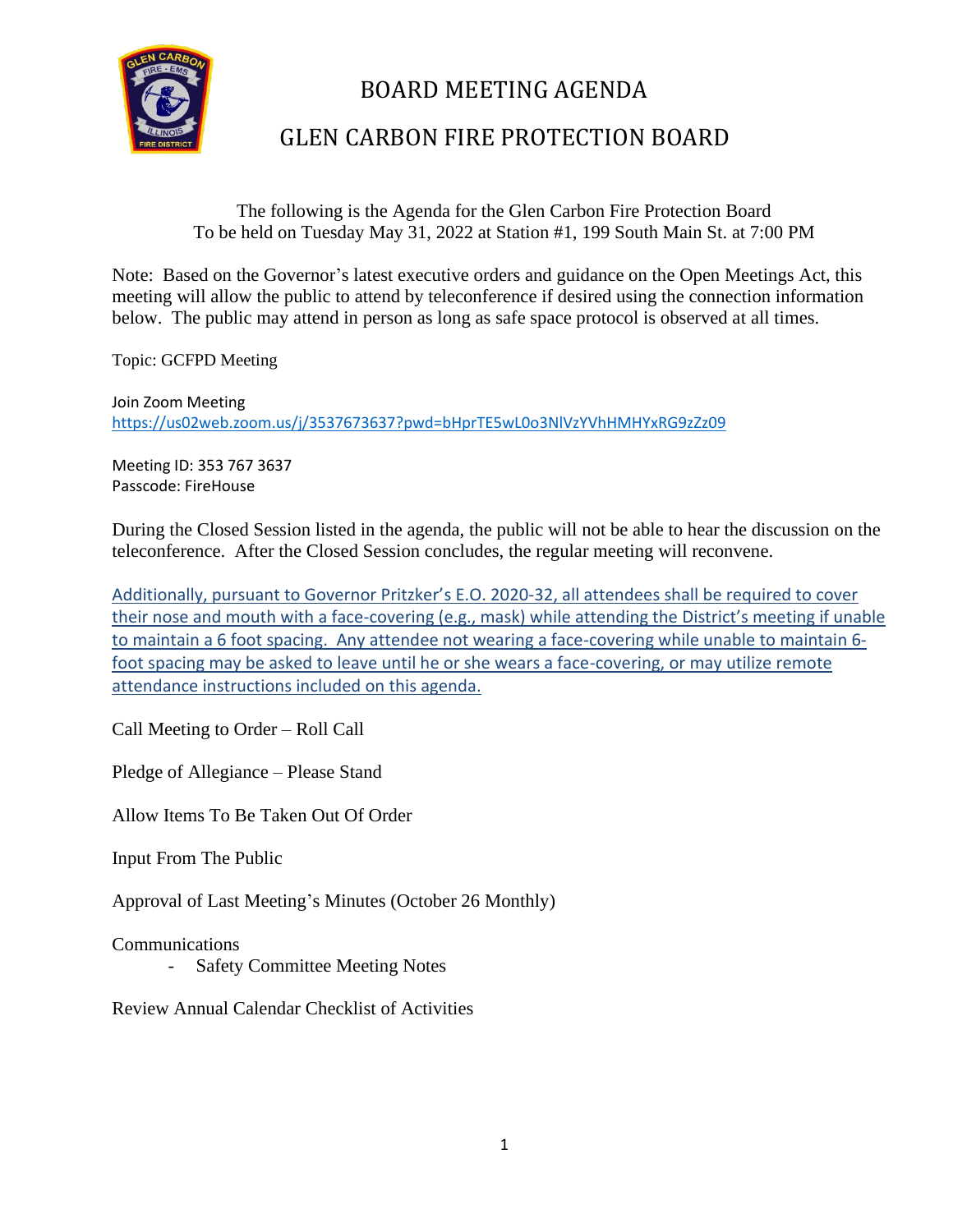

# BOARD MEETING AGENDA

## GLEN CARBON FIRE PROTECTION BOARD

### **OFFICIAL REPORTS**

Treasurer Discussion/Action Treasurer Expenditure Report

Discussion/Action disbursement requests.

Chief's Fire and EMS Report

Discussion/Action Personnel Roster Status

- Hiring of Paid-on-Call FF Joshua Mayfield
- Leave of Absence for FF Zack Duffield

Deputy Chief and District Administrator Report

### **OLD BUSINESS:**

Discussion/Action Covid-19 Operations Status

Maryville Mutual Aid Agreement Finalization

Discussion/Action Trail parking lot and access road acquisition by MCT.

Update on Pension Board Actuarial Estimate

Discussion/Action Fire Training Grounds Station #1

**Other** 

#### **NEW BUSINESS**

Discuss/Action on reorganization of the Board of Trustees

Discuss/Action on the purchase of Crew Force Software

Discuss/Action on the purchase of Tablet Command Software

Discuss/Action on Salary Adjustment for GCFPD Salary Employees

Discuss/Action on approval of 2022-2023 Budget Ordinance

Discuss/Action on the approval of the 25 year Capital Expenditure Plan